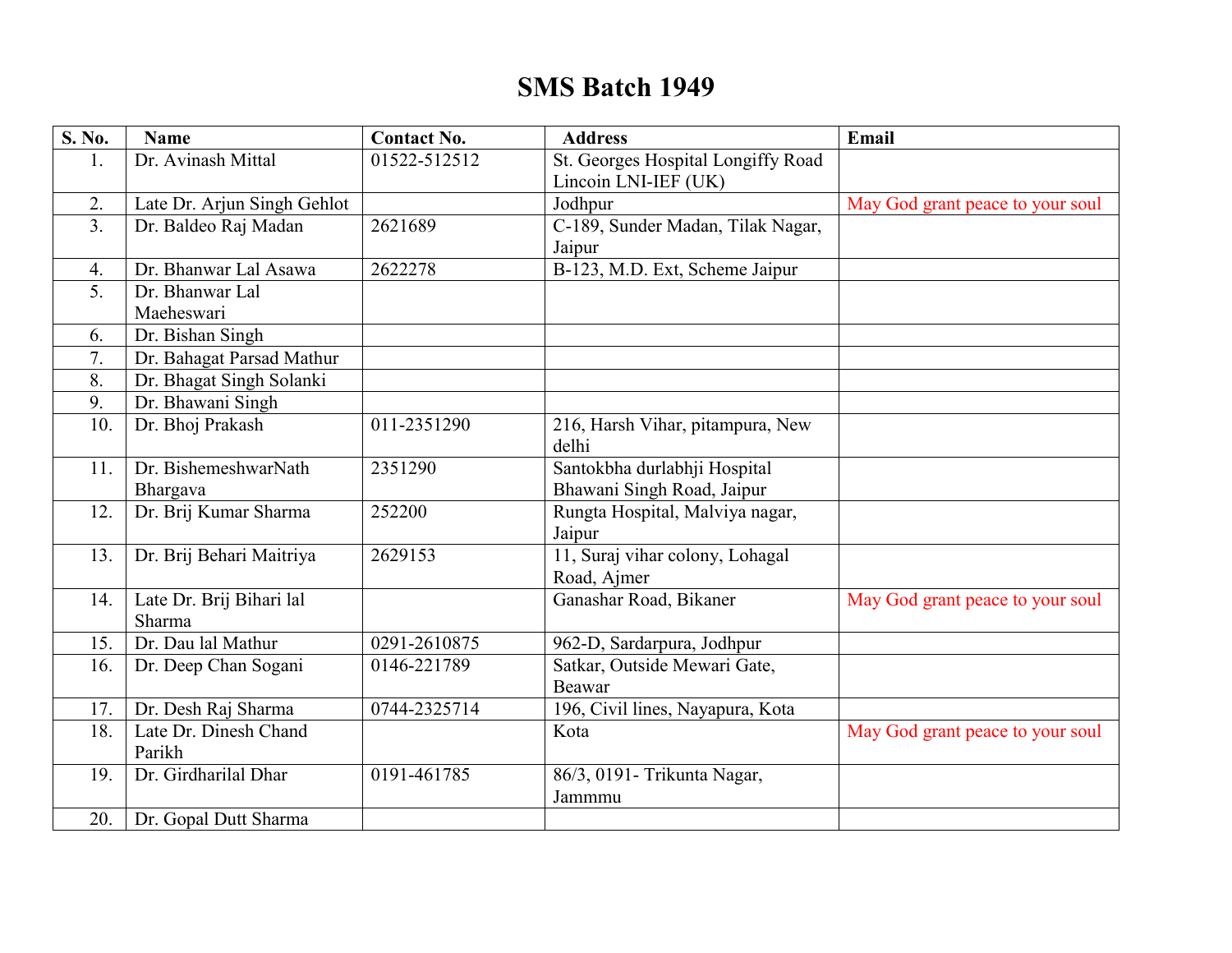| 21. | Dr. Harihar Prasad         | 0044-1634-716262 | 10, Millford hope Road Knight,s     |                                  |
|-----|----------------------------|------------------|-------------------------------------|----------------------------------|
|     |                            |                  | place Storood kent, Me 22 TE U.K.   |                                  |
| 22. | Late Dr. Hem Raj Sharma    |                  | <b>Bikaner</b>                      | May God grant peace to your soul |
| 23. | Dr. Hemendra N. Bhatanagar | 001-207-873-3706 | 10, School Street Water vila Maine, |                                  |
|     |                            |                  | <b>USA</b>                          |                                  |
| 24. | Dr. Hemant Kumar Sharma    |                  | 1/1291, Malviya nagar, Jaipur       |                                  |
| 25. | Dr. Jagat Prakash Sethi    | 0141-2563869     | 4, Lal Niwas, Sawai Ram singh       |                                  |
|     |                            |                  | Road, Jaipur                        |                                  |
| 26. | Late Dr. JaswantSingh      | 0291-2643666     | 9/A, Ratanda road, Jodhpur          | May God grant peace to your soul |
|     | Choudhary                  |                  |                                     |                                  |
| 27. | Dr. Jasvir Singh Saroya    | 0744-2327731     | Saroya Hospital, Gumanupra, Kota    |                                  |
| 28. | Dr. Kishan Chand Jain      | 01572-250242     | Vijaya Bhawan Station Road, Sikar   |                                  |
| 29. | Dr. Krishna Behari lal     |                  |                                     |                                  |
| 30. | Dr. Krishna Pal Singh      |                  |                                     |                                  |
| 31. | Dr. Lalit Kumar Kothari    | 2520987          | 50, Gem Enclave, P{radhan Marg,     |                                  |
|     |                            |                  | Malviye Nagar, Jaipur               |                                  |
| 32. | Dr. Laxmi Narin Gupta      | 2373710          | 27, Kirti Nagar, New Sanganer       |                                  |
|     |                            |                  | road, Sodala                        |                                  |
| 33. | Dr. Laxman Singh Sisodiya  | 0294-2526640     | 7/8, Pologround, Udaipur            |                                  |
| 34. | Dr. Madan Gopal Gupta      | 2201431          | A-31, Sen Colony, Power House       |                                  |
|     |                            |                  | Road, Jaipur                        |                                  |
| 35. | Late Dr. Madan Lal Calla   | 2626893          | Brij lal ji ki gali                 |                                  |
| 36. | Dr. Mahendra Kumar Patni   | 2522398          | B-39 A Hari Marg, Malviya Nagar,    |                                  |
|     |                            |                  | Jaipur                              |                                  |
| 37. | Dr. Mahendra Pratap Singh  | 227960           | Suraj Marg, Rani Bazar, Bikaner     |                                  |
| 38. | Dr. Nathu Singh Sankhla    |                  |                                     |                                  |
| 39. | Dr. Nand Kishore Verma     |                  |                                     |                                  |
| 40. | Dr. Naresh Chand Chordiya  | 0744-2322177     | 145, Gumanpura, Kota                |                                  |
| 41. | Dr. Parmanand Sharma       | 2373710          | 108, Hospital Road, Jaipur          |                                  |
| 42. | Dr. Poonam Chand Swami     |                  | Saini Colony, Bikaner               |                                  |
| 43. | Late Dr. Prakash Narain    |                  | Jodhpur                             | May God grant peace to your soul |
|     | Mistri                     |                  |                                     |                                  |
| 44. | Dr. Prabhu Lal Sharma      | 0744-2326206     | Shripura, Kota                      |                                  |
| 45. | Dr. Prabhakar Ekbote       |                  | Kota                                |                                  |